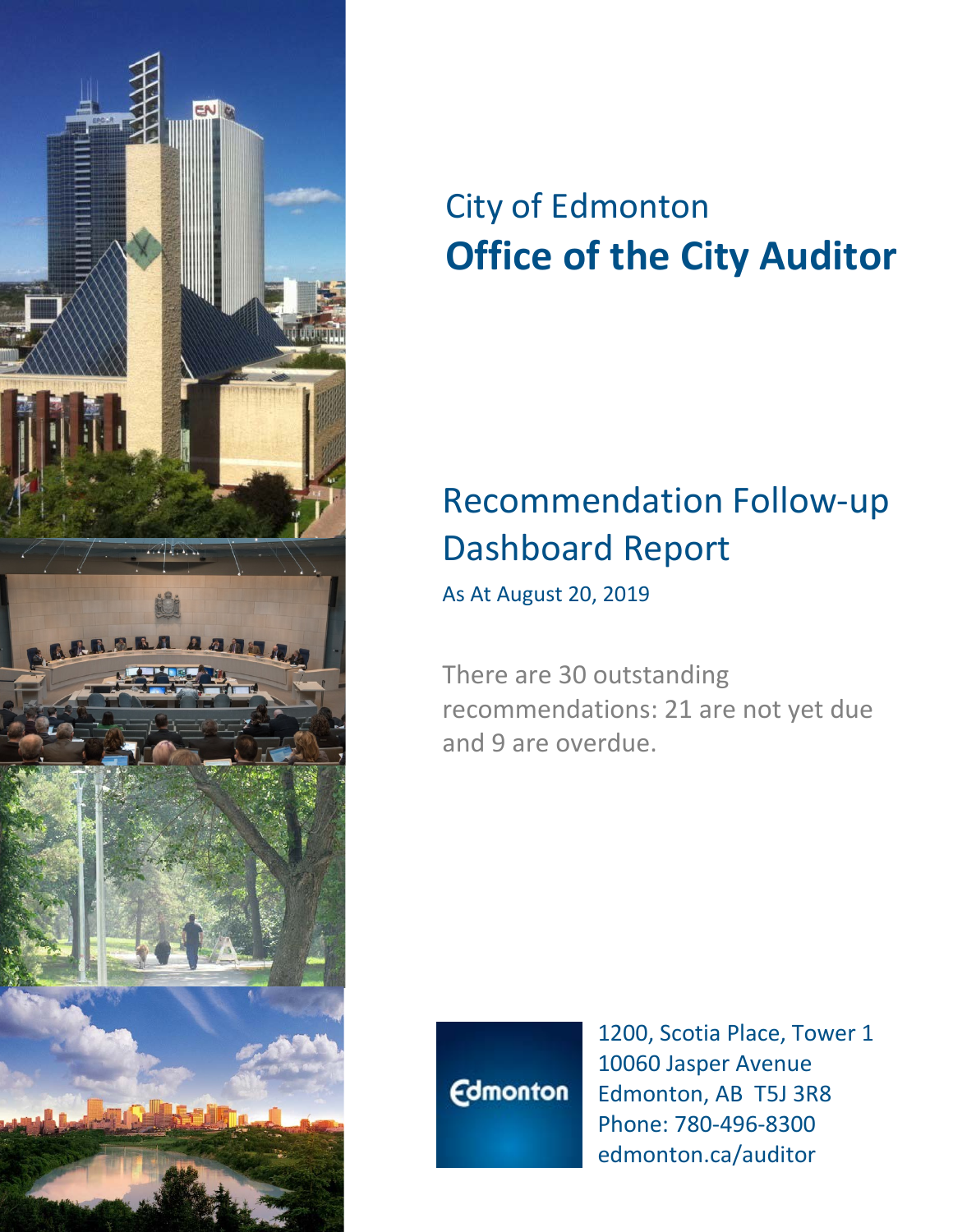#### Closed Recommendations

 $\frac{1}{2}$ 

meregen.

In the period since our last report (May 31, 2019) the administration closed nine recommendations

|    | <b>Project Name</b>                                                              | <b>Department</b>                                    | <b>Recommendation</b>                                                              |
|----|----------------------------------------------------------------------------------|------------------------------------------------------|------------------------------------------------------------------------------------|
| 1. | <b>Affordable Housing</b><br><b>Strategic Review</b>                             | Citizen Services                                     | Rec 5 - Update Policies                                                            |
| 2. | Africa Centre Governance<br>and Management Review                                | Africa Centre Board of<br><b>Directors</b>           | Rec 3 - Implement a Collaborative<br><b>Budgeting Process</b>                      |
| 3. | Africa Centre Governance<br>and Management Review                                | Africa Centre Board of<br>Directors                  | Rec 1 - Improve Governance<br><b>Structure and Processes</b>                       |
| 4. | Continuous Auditing -<br>Employee Master Data and<br><b>Payroll Transactions</b> | <b>Employee Services</b>                             | Rec 1 - Update Dependent Eligibility<br><b>Process Documentation</b>               |
| 5. | Continuous Auditing -<br>Employee Master Data and<br><b>Payroll Transactions</b> | <b>Employee Services</b>                             | Rec 2 – Restrict Super User Access                                                 |
| 6. | <b>Investment Policy Review</b>                                                  | <b>Financial and Corporate</b><br>Services           | Rec 1 – Revise Investment Policies                                                 |
| 7. | Touch the Water Project<br>Audit                                                 | Integrated Infrastructure<br><b>Services</b>         | Rec 1 – Ensure Council is Informed<br>on Project Delays Impacting Grand<br>Funding |
| 8. | Ukrainian Canadian<br>Archives and Museum of<br>Alberta Investigation            | Urban Form and<br>Corporate Strategic<br>Development | Rec 2 - Notify the Provincial and<br><b>Federal levels of Government</b>           |
| 9. | <b>Consultant Services Review</b>                                                | <b>Financial and Corporate</b><br><b>Services</b>    | Rec 2 - Reducing Unplanned Change<br>Orders                                        |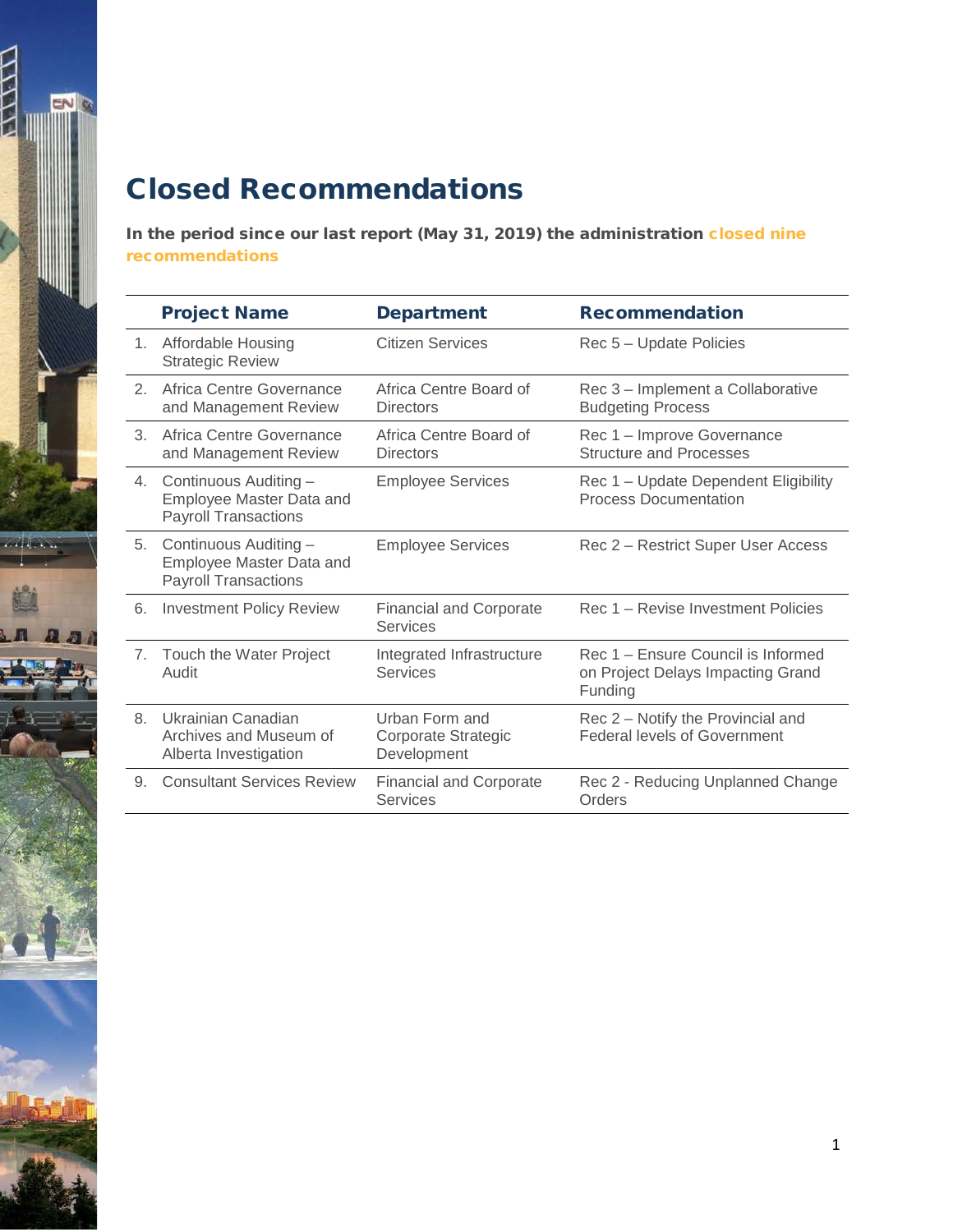

### Overdue Recommendations

There are nine overdue recommendations.

#### More than one year overdue:

| <b>Project Name Department</b> |                        | <b>Recommendation</b>                | <b>Months</b> | <b>Revised</b><br><b>Overdue</b> Due Date |
|--------------------------------|------------------------|--------------------------------------|---------------|-------------------------------------------|
| Bus and LRT<br>Review          | <b>City Operations</b> | Rec 3 - Transit Funding and<br>Fares | 20            | 12/31/2019                                |

#### Less than one year overdue:

|                | <b>Project Name</b>                                            | <b>Department</b>                          | <b>Recommendation</b>                                                            | <b>Months</b><br><b>Overdue</b> | <b>Revised</b><br><b>Due Date</b> |
|----------------|----------------------------------------------------------------|--------------------------------------------|----------------------------------------------------------------------------------|---------------------------------|-----------------------------------|
| 2.             | Edmonton<br><b>Police Service</b><br><b>Staffing Audit</b>     | <b>Edmonton Police</b><br>Service          | Rec 1 - Assess Patrol Staffing<br><b>Models</b>                                  | 8                               | 12/31/2020                        |
| 3.             | Edmonton<br><b>Police Service</b><br><b>Staffing Audit</b>     | <b>Edmonton Police</b><br>Service          | Rec 2 - Improve Patrol<br><b>Staffing Model Data Reliability</b><br>and Accuracy | 8                               | 3/31/2019                         |
| 4.             | 2017 Municipal<br>Election                                     | Office of the City<br>Clerk                | Rec 2 - Voting Station<br>Oversight                                              | 8                               | 10/31/2019                        |
| 5.             | <b>Waste Services</b><br>Audit                                 | <b>City Operations</b>                     | Rec 8 - Preventative<br>Maintenance Processes                                    | 8                               | 9/30/2019                         |
| 6.             | <b>Waste Services</b><br>Audit                                 | <b>City Operations</b>                     | Rec 4 - Strategic Update                                                         | 6                               | 11/29/2019                        |
| $\overline{7}$ | Consultant<br><b>Services Review</b>                           | Financial and<br><b>Corporate Services</b> | Rec 1 - Training and Quality<br>Assurance                                        | $\overline{2}$                  | 6/30/2019                         |
| 8.             | Africa Centre<br>Governance and<br>Management<br><b>Review</b> | Africa Centre Board<br>of Directors        | Rec 2 - Update Governing<br>Documents                                            | 2                               | 12/31/2019                        |
| 9.             | Accounts<br>Payable Audit                                      | Financial and<br><b>Corporate Services</b> | Rec 3 - Implement Process to<br><b>Update Kofax and Provide</b><br>More Training | $\mathbf{2}$                    | 6/30/2019                         |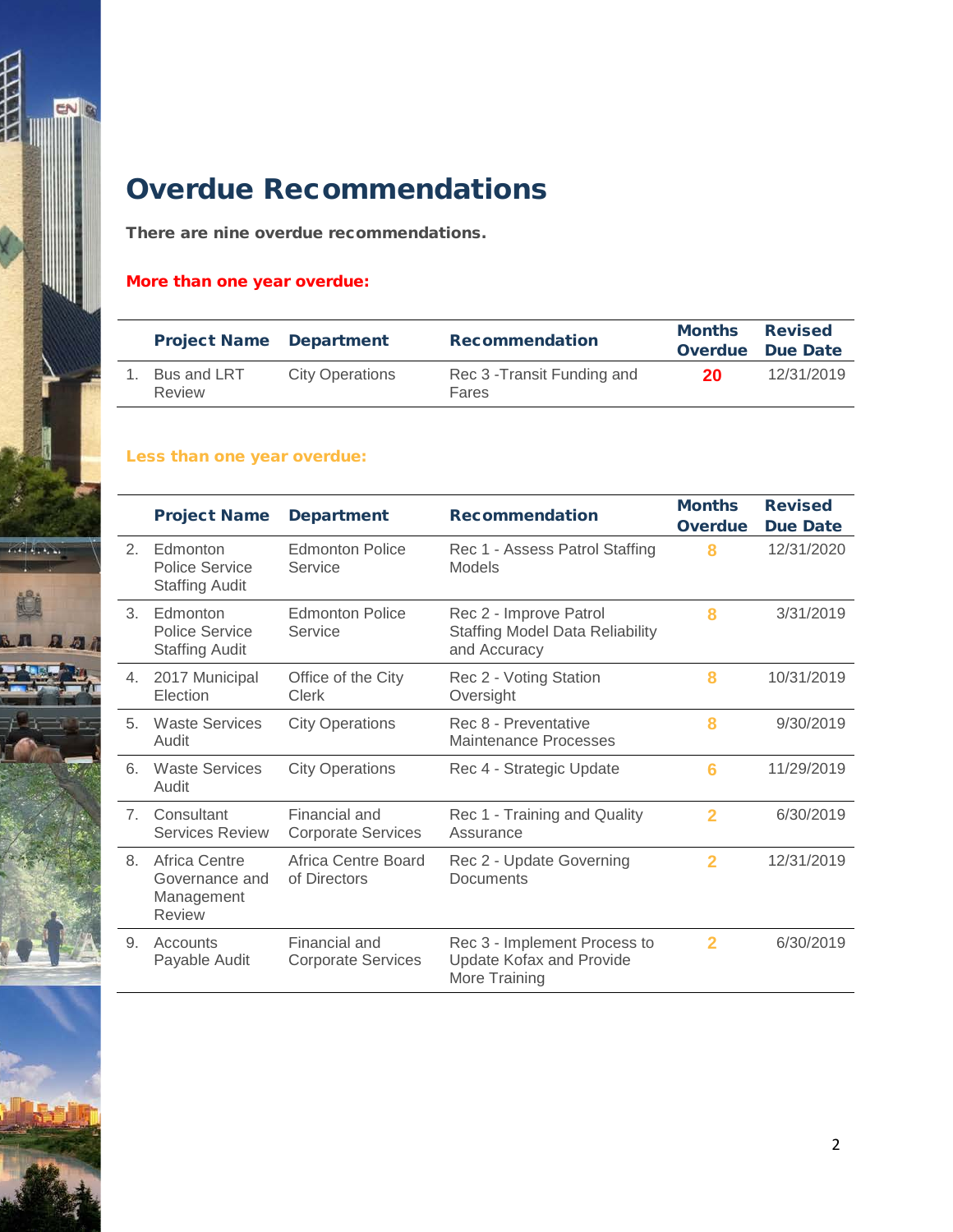

### Recommendations Not Yet Due

There are 21 recommendations that are not yet due.

|    | <b>Project Name</b>                                                          | <b>Department</b>                                    | <b>Recommendation</b>                                                                   | <b>Months</b><br><b>Until Due</b> | <b>Due Date</b> |
|----|------------------------------------------------------------------------------|------------------------------------------------------|-----------------------------------------------------------------------------------------|-----------------------------------|-----------------|
| 1. | <b>Accounts Payable</b><br>Audit                                             | Financial and<br><b>Corporate Services</b>           | Rec 4 - Develop<br><b>Performance Measures</b>                                          | 1                                 | 9/30/2019       |
| 2. | <b>Residential Infill</b><br>Audit                                           | Financial and<br><b>Corporate Services</b>           | Rec 1 - Quarterly<br>Reporting                                                          | 1                                 | 9/30/2019       |
| 3. | <b>Community Projects</b><br>in Neigbourhood<br><b>Parks Process Audit</b>   | <b>Citizen Services</b>                              | Rec 2 - Develop a<br>Performance<br>Management<br>Framework                             | 4                                 | 12/31/2019      |
| 4. | <b>Community Projects</b><br>in Neigbourhood<br>Parks Process Audit          | <b>Citizen Services</b>                              | Rec 3 - Improve<br>Program                                                              | 4                                 | 12/31/2019      |
| 5. | <b>Current Planning</b><br>Reserve Audit                                     | Urban Form and<br>Corporate Strategic<br>Development | Rec 3 - Review and<br><b>Assess Service Level</b><br>Performance                        | 4                                 | 12/31/2019      |
| 6. | <b>Accounts Payable</b><br>Audit                                             | Financial and<br><b>Corporate Services</b>           | Rec 2 - Improve<br><b>Controls over Accounts</b><br>Payable System                      | 4                                 | 12/31/2019      |
|    | 7. Parks and Roads<br>Service Yard<br><b>Operations Audit</b>                | <b>City Operations</b>                               | Rec 2 - Clarify Authority<br>and Processes                                              | 6                                 | 2/28/2020       |
| 8. | Parks and Roads<br><b>Service Yard</b><br><b>Operations Audit</b>            | <b>City Operations</b>                               | Rec 5 - Assess Security<br>Risks and Implement<br><b>Security Practices</b>             | 6                                 | 2/28/2020       |
| 9. | <b>Accounts Payable</b><br>Audit                                             | Financial and<br><b>Corporate Services</b>           | Rec 1 - Improve<br><b>Controls over Receiving</b><br>Non-Purchase Order<br>Transactions | $\overline{7}$                    | 3/31/2020       |
|    | 10. Residential Infill<br>Audit                                              | Financial and<br><b>Corporate Services</b>           | Rec 2 - Development<br><b>Permit Review</b>                                             | 7                                 | 3/31/2020       |
|    | 11. Ukrainian Canadian<br>Archives and<br>Museum of Alberta<br>Investigation | Urban Form and<br>Corporate Strategic<br>Development | Rec 1 - Clear Funding<br>Agreement Terms and<br>Conditions                              | 7                                 | 3/31/2020       |
|    | 12. Parks and Roads<br>Service Yard<br><b>Operations Audit</b>               | <b>City Operations</b>                               | Rec 3 - Develop a<br><b>Standard and Prioritize</b><br>Improvements                     | 15                                | 10/30/2020      |